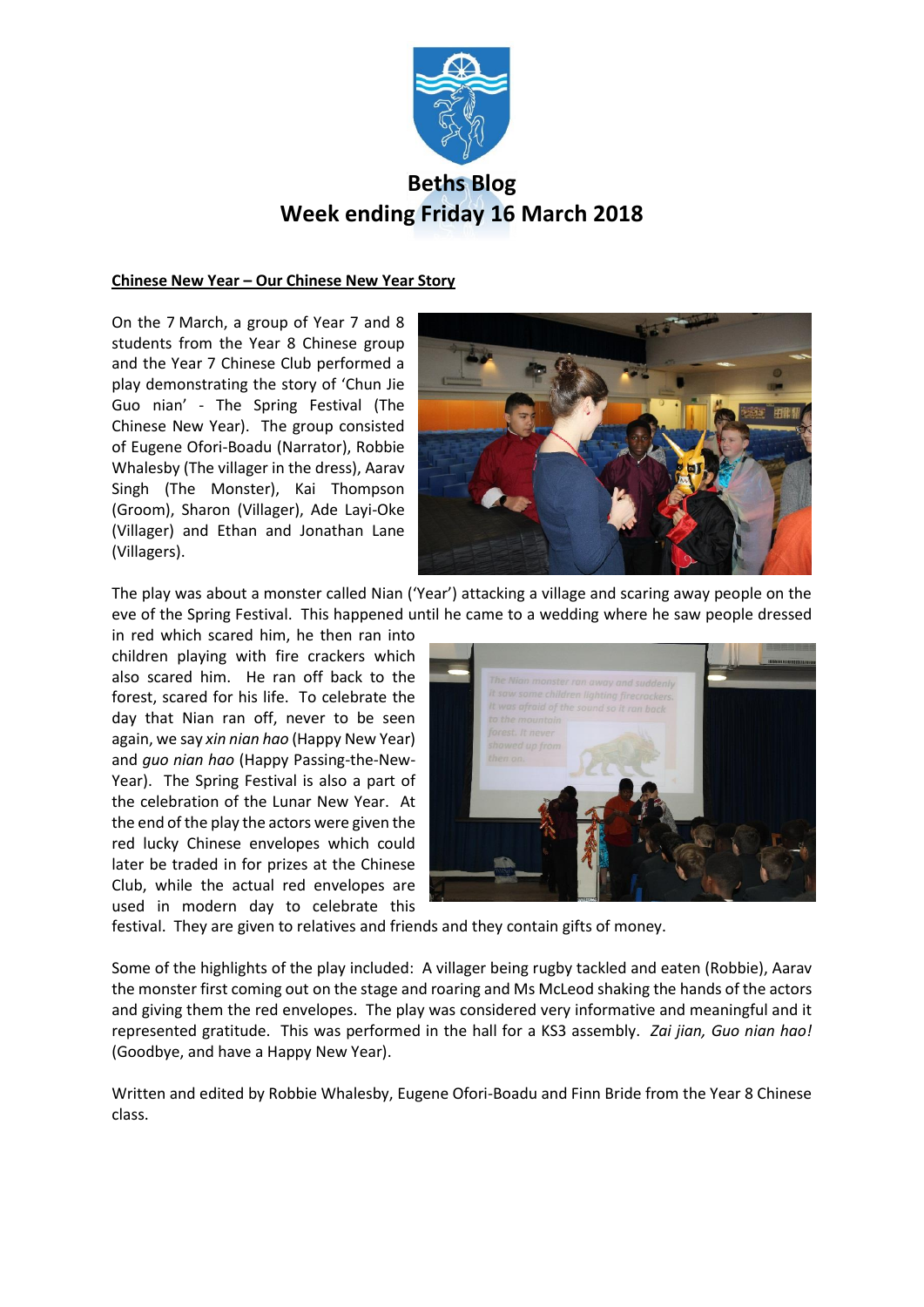## **Music Outreach**



potential of so many young people with many of them singing or playing the drums for the first time in their lives. At the same time as performing, the students have learnt key vocabulary and characteristics relating to blues music as well as how to write their own lyrics.

The experience of working with primary school students has again proved that music crosses over so many barriers and boundaries and is a great tool for education in its own right.

Photos show Mr Penfold at Hurst Primary and one of the students writing their own music.

Since Christmas the Music Department has been involved in an outreach project at two local primary schools. The topic of 12 bar blues was chosen due to it being a very accessible genre to all ages and abilities. By the end of March over two hundred primary school students from Years 4 and 5 will have performed and learnt about the origins of the blues.

It has been great to see the musical



Mr Penfold

#### **42nd Exhibition of Young Art in Bexley**

The 42nd Exhibition of Young Art took place at Hall Place from 10 February until 11 March 2018. Three of our students won prizes: Martin Ryan, Sudarshan Rumi and Jessica Penfold, and nine students were awarded Highly Commended Certificates: Justina Semanaite, Blessings Oluleye, Ollie Claiborne-Dixon, Marios Gadaleta, Folu Fatal, Sam Priddy, Roderic Belmain, Kishan Vekaria and James Guest, four were awarded a Certificate of Merit: William Gaulig, Saul Andrews Udall, Ife Nwokolo and Kyra Jade Lamptey and Albert Frost was awarded a 3D Certificate of Merit.

Beths have won the trophy twice in the last three years and again, this will be proudly displayed in our trophy cupboard. Additionally, Jessica Penfold received an offer to buy her piece of artwork and Martin Ryan's piece of artwork will be used on the programme and flyers advertising next year's Exhibition.

#### **Spring Concert**

On Wednesday 28 March, our Spring Concert will take place from 7.00pm in the School Hall. Tickets and more details will be available shortly so please keep an eye out for further information.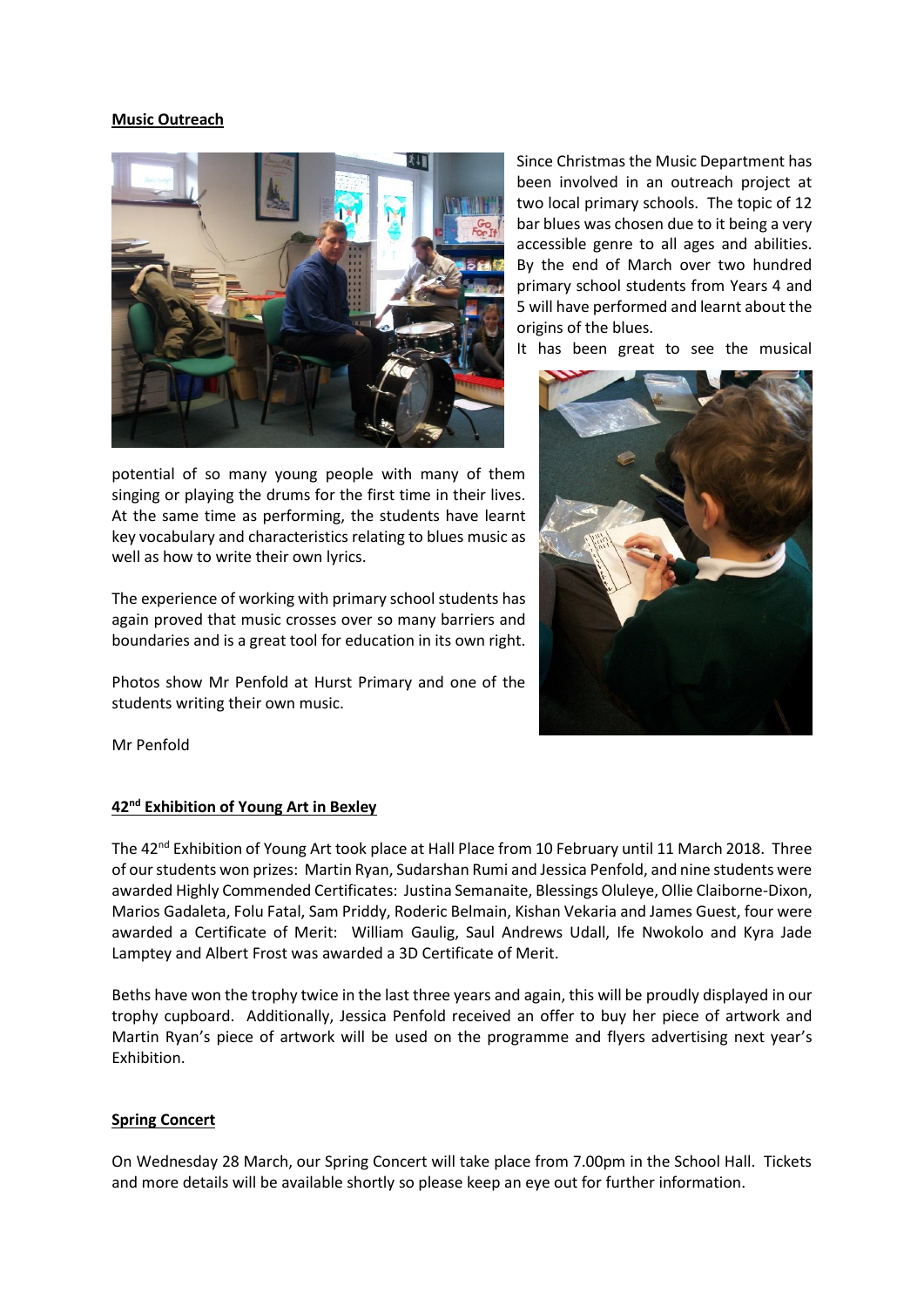# **Lord of the Flies**

Our School Production – Lord of the Flies – will be taking place on Wednesday 21 and Thursday 22 March and we warmly invite parents and carers to come along and join us for what promises to be an excellent performance. Students will probably be aware of the 'Vote Ralph'/'Vote Jack' campaign currently being waged in school and we have further information about the performance and the cast on our website at: [https://www.beths.bexley.sch.uk/page/?title=Performing+Arts&pid=26.](https://www.beths.bexley.sch.uk/page/?title=Performing+Arts&pid=26) Tickets will shortly be on sale so do come along and support the show.